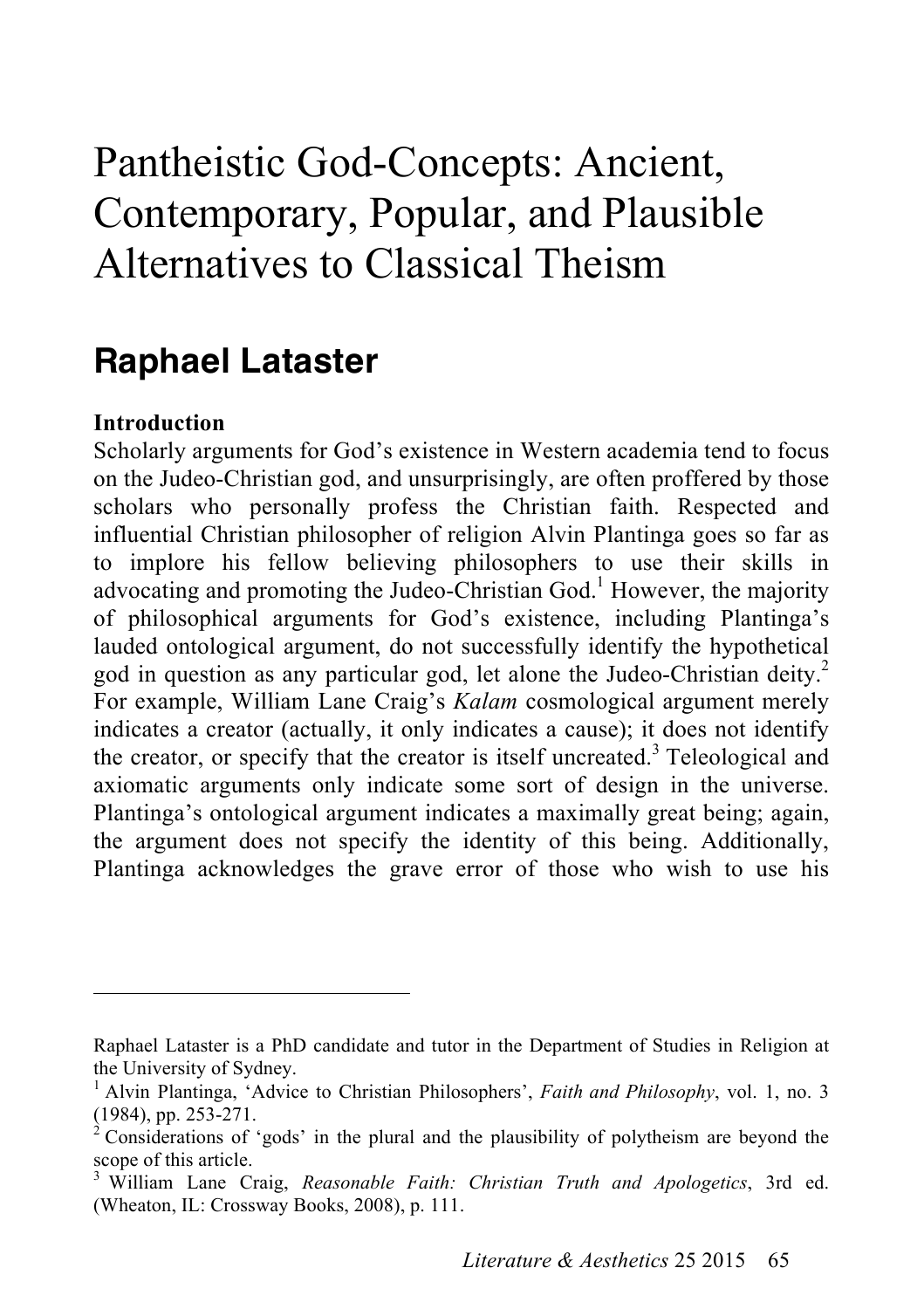argument as a 'proof' of God, by acknowledging the difference between epistemic possibility and actual or physical possibility. 4

This unspecific nature leaves open the possibility that even if such arguments were sound, they could 'prove' the existence of another god, even one that is a different type of god, and incompatible with the preferred god of these Christian theological philosophers. While theistic religions purport a separation between creator and created, pantheism provides a monistic view; all is one, and all is god. This leads to many important differences between the two mutually exclusive views, further leading to an intellectual conflict. There are a number of forms of pantheism, which can be found from antiquity to among contemporary sources, which shall be explored. Many New Age and contemporary Pagan religions are pantheistic to some extent. Furthermore, pantheism, as relative to classical theism (itself one of the many possible monotheisms), seems to fit many philosophical arguments for God's existence equally well, and may even be a logically superior possibility. Brief discussions on logical plausibility reveal many pantheisms to be relatively simple, and plausible, Godconceptions. In referring to God, gender-neutrality has been considered.

#### **Various Pantheisms, and Their Differences From Monotheisms**

Etymologically, 'generic' pantheism merely asserts that God is everything and everything is God. There are also naturalistic forms of pantheism, in which God is essentially a redundant concept, reduced to a synonym for the natural world; in this view there are no supernatural entities.<sup>5</sup> One particularly interesting form of pantheism is pandeism, which involves a creative act that is somewhat similar to that in traditional monotheism. In pandeistic scenarios, there is a powerful deity who sacrificed itself in order to create the universe. In this case, one possibility is that the deity is not fully 'consumed' by the creative process, and some remnant remains which can be described by panendeism, a conflation of deism and panentheism. The latter is the view that the universe is and is in God, but that God is yet greater or more substantial. Despite the great variety of pantheisms, they tend to share one crucial element, which leads to numerous differences

<sup>4</sup> Alvin Plantinga and James F. Sennett, *The Analytic Theist: An Alvin Plantinga Reader* (Grand Rapids, MI: W. B. Eerdmans, 1998), pp. 65-71. <sup>5</sup> World Pantheist Movement. 'Commentary on the WPM belief statement', at

www.pantheism.net/about/manifest-note.htm. Accessed 18/01/2013.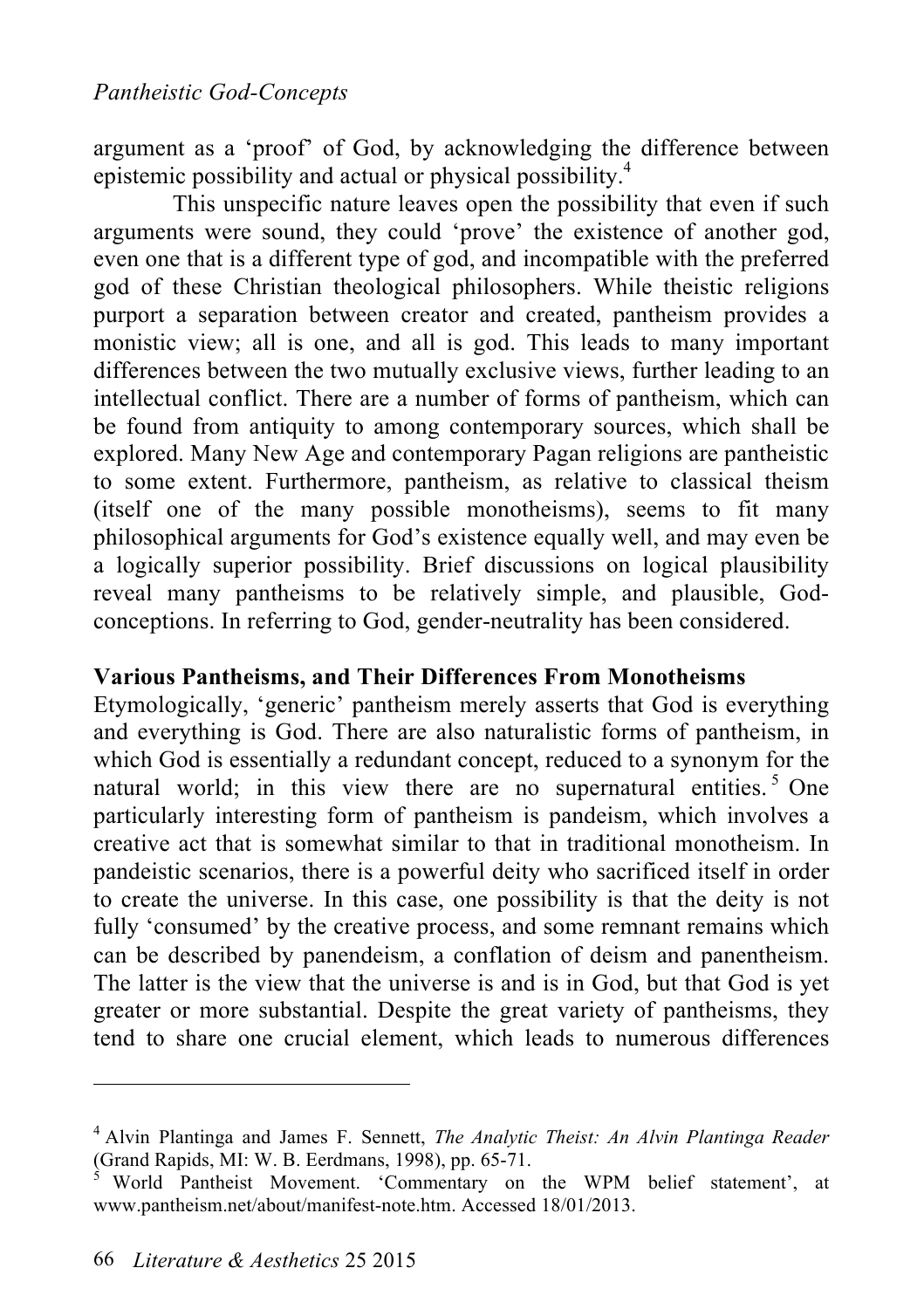from monotheistic traditions: the Universe, and all that lies within, is God. That is, it consists of divine 'stuff'.

All these God-conceptions share the idea that God and the universe are of the same substance, or essence. Even in panentheism, a seeming attempt to continue positing a 'superior' and 'separate' god, the creation is of the same essence as the creator. This directly opposes theistic notions of transcendence, that the creation is separate from God. 6 One example of the incompatibility of these opposing views is demonstrated by the Judeo-Christian traditions' prohibitions on idolatry.<sup>7</sup> If all is God, it would be counter-intuitive to outlaw reverence towards trees, heroes, statues and other objects. And while the God of theism is personal, the pantheistic God is possibly impersonal; in fact, under pandeism, it may considered be that the God that did exist, no longer exists as God, and humankind is largely left to its own devices (as in deism). Another significant difference is that monotheism generally implores adherents to seek and to please God. In many forms of pantheism such action is unnecessary and even fruitless. For God is within, and humankind's only 'requirement' would be to *be*; seemingly all a pantheistic God would desire of us, if anything.

Various forms of pantheism, such as naturalistic pantheism and pandeism, provide some measure of support to the scepticism of modern secularists who sometimes point to the lack of scientific evidence for God, with a strong focus on monotheistic gods and associated fundamentalisms. $\dot{s}$ The clear lack of dogmatic adherence to a particular god in many pantheisms may foster greater religious tolerance, and could lead to wider acceptance of non-theistic and possibly more open religions such as Buddhism, Daoism, or indigenous animisms. Pantheistic worldviews tend to be very inclusive, and could thus have positive societal impacts. Rather than teaching that there exists a special race of people, from a special species, chosen by the one true God, pantheists understand that 'all are one'. God does not choose one people/species, and command them to kill

<sup>6</sup> Edward Craig (ed.), *Concise Routledge Encyclopedia of Philosophy* (London: Routledge, 2013), p. 590. <sup>7</sup>

 $7$  Exodus 20:4.

<sup>8</sup> Richard Dawkins, *The God Delusion* (London: Bantam, 2006); Christopher Hitchens, *God Is Not Great: How Religion Poisons Everything* (New York: Twelve, 2007); Christopher R. Cotter, 'Consciousness Raising: The Critique, Agenda, and Inherent Precariousness of Contemporary Anglophone Atheism', *International Journal for the Study of New Religions*, vol. 2, no. 1 (2011), pp. 77-103.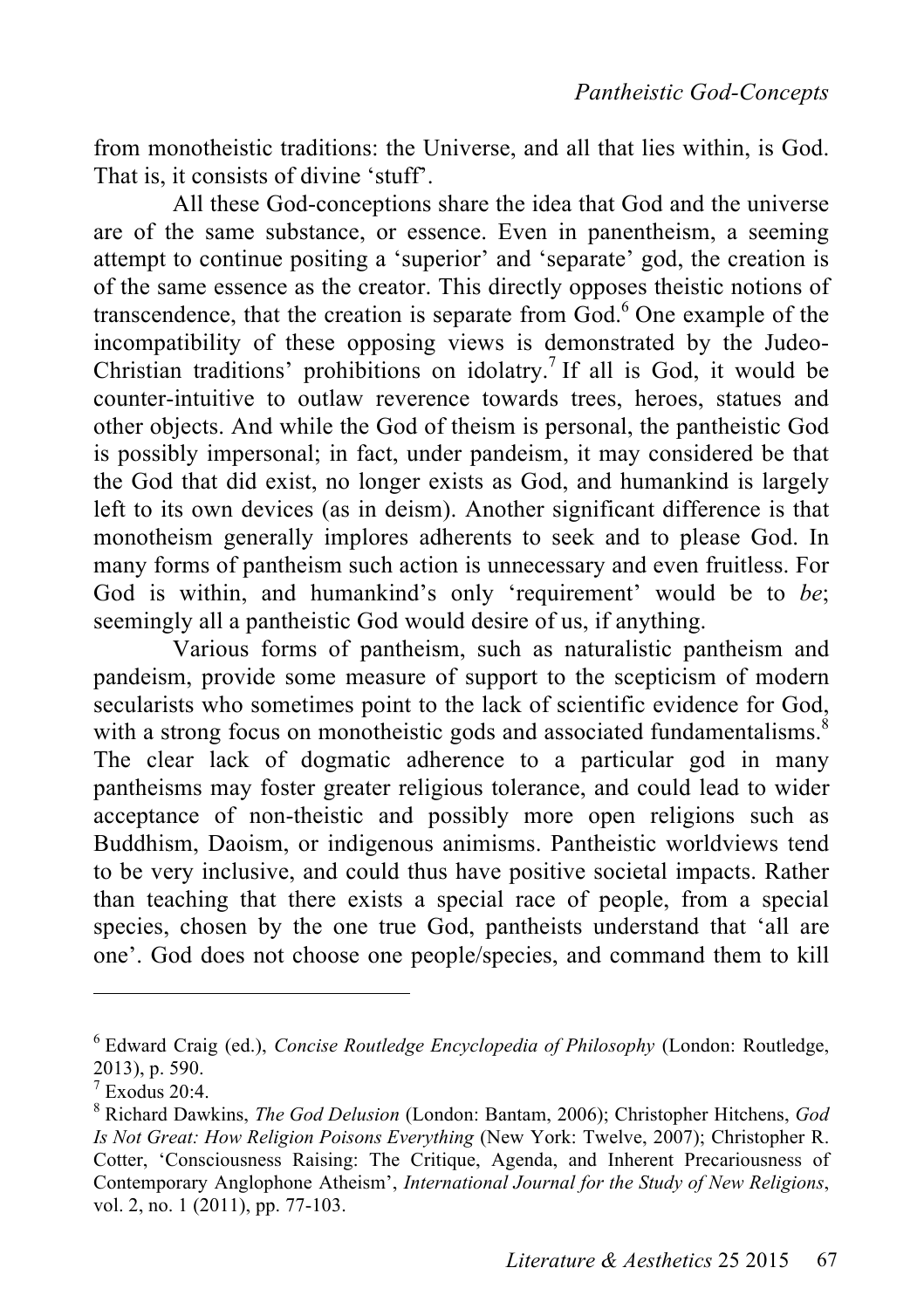or subjugate other peoples/species who do not please him/her, as may be the case with certain incarnations of classical theism. 9 Rather, all people are God. All species are God. And all that is, is God. A worldview that encourages reverence for humanity and nature may increase the chances of cooperation, egalitarianism and unity, and could result in ecological benefits. 10

# **Ancient Examples**

 $\overline{a}$ 

While theism enjoys a rich history, which extends beyond the origins of Christianity, pantheistic concepts too are not without historical precedent. It is relatively easy to find pantheistic ideas among early indigenous, animistic and Pagan traditions; the identifying of divinity in animals, plants and even inanimate objects, and reverence for the natural world are found in many early religious traditions and are compatible with pantheism. Certain (and early) streams of Indian religions (such as Advaita Vedanta) however, express unambiguous and clear pantheistic, or panentheistic, teachings via the concept of Brahman. 11 Brahman is reality; all that exists is incorporated into it. Brahman is indistinguishable from the natural world leading some Hindus to assert *aham Brahmasmi*, "I am Brahman".<sup>12</sup> Panentheism, a pantheistic variant entailing a world contained within God rather than being necessarily equivalent to God, is commonly found among the ancient South Asian traditions.<sup>13</sup>

<sup>9</sup> Regina M. Schwartz, *The Curse of Cain: The Violent Legacy of Monotheism* (Chicago, IL: University of Chicago Press, 1997); Hector Avalos, *Fighting Words: The Origins of Religious Violence* (Amherst, NY: Prometheus Books, 2005).<br><sup>10</sup> W. S. Urquhart, 'The Fascination of Pantheism', *International Journal of Ethics*, vol. 21,

no. 3 (1911), p. 323; Michael P. Levine, 'Pantheism, Ethics and Ecology', *Environmental Values*, vol. 3, no. 2 (1994), pp. 121-138; Robert S. Corrington, 'Deep Pantheism', *Journal for the Study of Religion, Nature and Culture*, vol. 1, no. 4 (2007), pp. 503-507.<br><sup>11</sup> W. S. Urquhart, 'The Fascination of Pantheism', *International Journal of Ethics*, vol. 21,

no. 3 (1911), p. 313.<br><sup>12</sup> Ted Peters, 'Models of God', *Philosophia*, vol. 35, no. 3 (2007), p. 281.<br><sup>13</sup> Ellen Stansell and Stephen H. Phillips, 'Hartshorne and Indian Panentheism', *Sophia*, vol.

<sup>49,</sup> no. 2 (2010), pp. 285-295. For more examples, including a defense of the plausibility of panentheism relative to monotheism or classical theism, see Raphael Lataster, 'The Attractiveness of Panentheism—a Reply to Benedikt Paul Göcke', *Sophia*, vol. 53, no. 3 (2014), pp. 389-395; and Raphael Lataster, 'Theists Misrepresenting Panentheism—Another Reply to Benedikt Paul Göcke', *Sophia*, vol. 54, no. 1 (2015), pp. 93-98.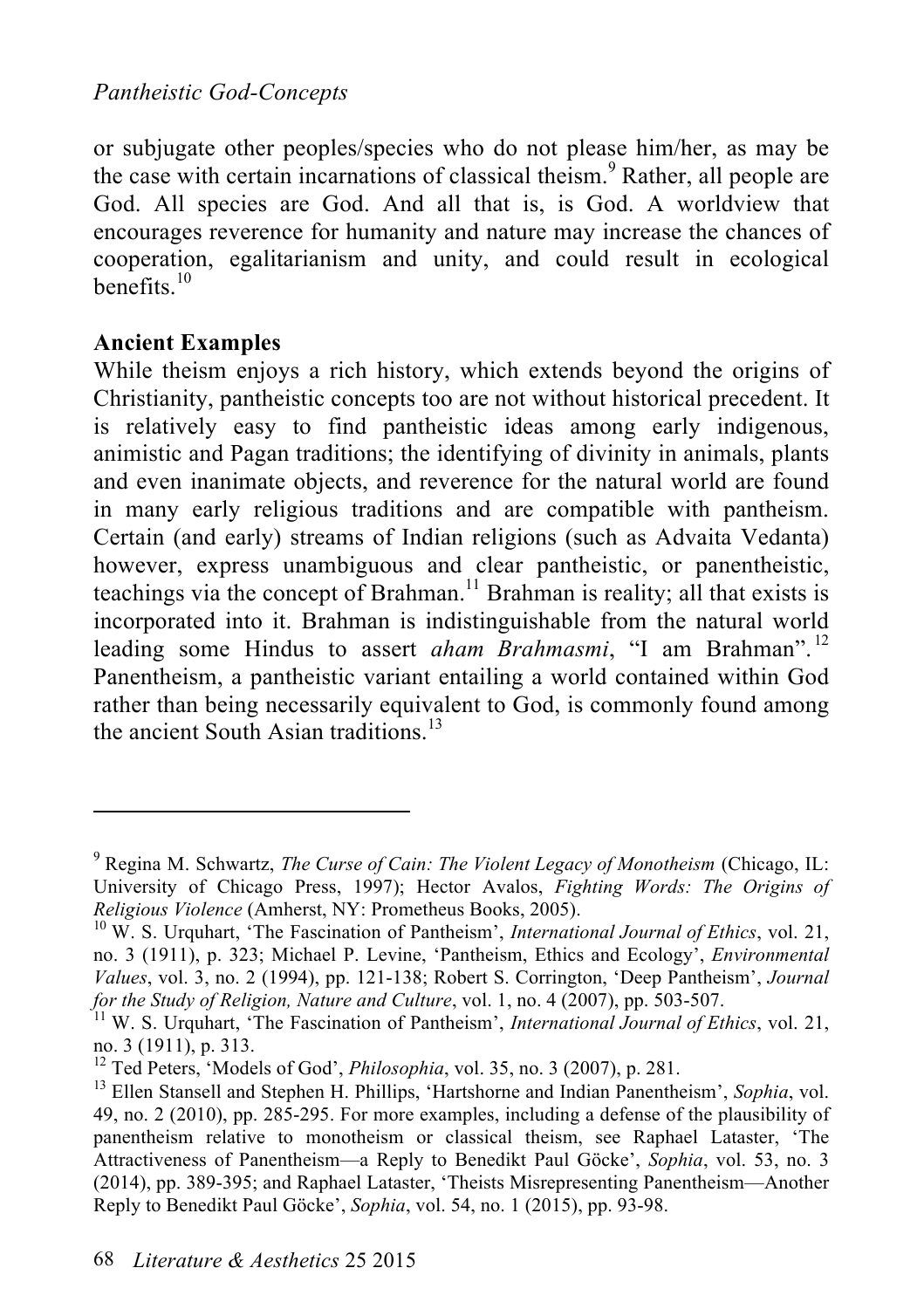The Chinese concept of the *Dao* also seems synonymous with the all-encompassing pantheistic 'divine' and may have influenced Zen Buddhism. 14 From the *Daodejing*, attributed to Laozi, we find that the Dao, apparently the essence of the pantheistic God, is eternal and allencompassing; said to be older and greater than 'God' or the universe.<sup>15</sup> From another influential Daoist philosopher, Zhuangzi, "The universe and I exist together, and all things and I are one."<sup>16</sup> Zhuangzi further explained that the Dao is everywhere, even in the 'excrement and urine'. 17 Pantheistic elements can also be found among certain – often 'mystical' – streams of traditionally theistic religions, such as Judaism, Christianity and Islam.<sup>18</sup> There are also various Chinese folk myths about Pángǔ, a primordial being who created the universe and simultaneously destroyed himself, with his body parts said to have formed many aspects of our world.<sup>19</sup> That this pandeistic concept of the god that became the universe could be a misinterpretation of the original texts, does not diminish the truth that the concept had taken root, perhaps as an elaborated myth, and in any case there is a clear indication of a divine, transformative process. The motif of the world being formed from the bodies of slain powerful beings can also be found among Babylonian, Scandinavian, and Polynesian myths. demonstrating the antiquity of these concepts.<sup>20</sup>

<sup>&</sup>lt;sup>14</sup> Marty Heitz, 'Knocking on Heaven's Door: Meister Eckhart and Zhuangzi on the Breakthrough', *Dao*, vol. 6, no. 1 (2007), p. 57; Merv Fowler, *Zen Buddhism: Beliefs and* 

*Practices* (Eastbourne: Sussex Academic Press, 2005), p. 79.<br><sup>15</sup> *Daodejing* 4, 25; Wing-Tsit Chan (ed.), *A Source Book in Chinese Philosophy* (Princeton, NJ: Princeton University Press, 1963), p. 152.

<sup>&</sup>lt;sup>16</sup> *A Source Book in Chinese Philosophy*, p. 186.<br><sup>17</sup> *A Source Book in Chinese Philosophy*, p. 203.<br><sup>18</sup> Nils Bjorn Kvastad, 'Pantheism and Mysticism, Part I', *Sophia*, vol. 14, no. 2 (1975), pp. 1-15; G. J. Stokes, 'Gnosticism and Modern Pantheism', *Mind*, vol. 4, no. 15 (1895), p. 320. <sup>19</sup> Xiaodong Wu, 'The Rhinoceros Totem and Pangu Myth: An Exploration of the Archetype

of Pangu', *Oral Tradition*, vol. 16, no. 2 (2001), pp. 364-380; Xiaodong Wu, 'Pangu and the Origin of the Universe', in *China's Creation and Origin Myths: Cross-Cultural Explorations in Oral and Written Traditions*, eds Mineke Schipper, Shuxian Ye, and Hubin Yin (Leiden and Boston: Brill, 2011).<br><sup>20</sup> L. W. King, *The Seven Tablets of Creation: The Babylonian and Assyrian Legends* 

*Concerning the Creation of the World and of Mankind* (Whitefish, MT: Kessinger Publishing, 2004), pp. 75-77, 87; David Toshio Tsumura, *Creation and Destruction: A Reappraisal of the Chaoskampf Theory in the Old Testament* (Warsaw, IN: Eisenbrauns, 2005), p. 194; William Morris and Eirikr Magnusson, *The Story of the Volsungs* (London: Walter Scott Press, 1888), pp. 9-10; Edward Burnett Tylor, *Primitive Culture: Researches*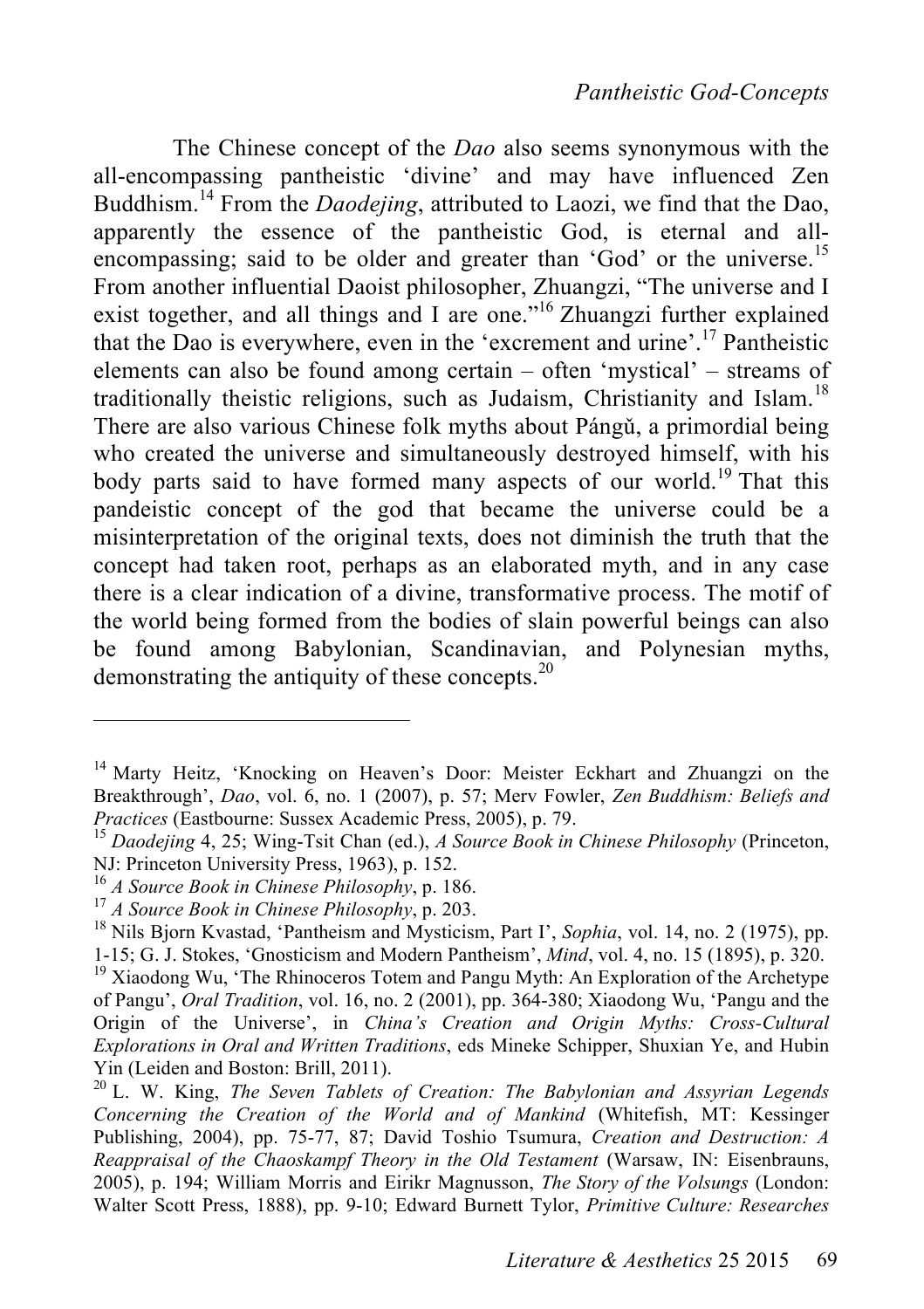#### **Modern Expressions**

 $\overline{a}$ 

Pantheism is not merely an ancient God-model; it can also be found in contemporary contexts. New Religious Movements, for example New Age or contemporary Pagan religions, often contain many pantheistic elements, such as an all-pervading divinity, interconnectedness, tolerance, and reverence for nature.<sup>21</sup> In responding to physicist Leonard Mlodinow on the *Larry King Live* television program, New Age guru and best-selling author Deepak Chopra demonstrated his pantheistic, or specifically pandeistic, worldview:

In fact, he says in the book that at least 10 to the power of 500 universes could possibly exist in super position of possibility at this level, which to me suggests an omniscient being. The only difference I have was God did not create the universe, God became the universe.<sup>22</sup>

Academics from varying fields have either noted modern pantheistic trends, or otherwise argued for pantheism. Religious Studies scholar Carole Cusack asserts that the West has gradually become 'Easternised', 23 with a move from its more traditional values, such as monotheism, to foreign concepts such as deep ecology and pantheism.<sup>24</sup> Many scholars have identified the decline of theism in the West, particularly in Europe, and the increasing acceptance of religious plurality and alternative spiritualities.<sup>25</sup>

*into the Development of Mythology, Philosophy, Religion, Art, and Custom* (Cambridge: Cambridge University Press, 2010), pp. 312-314.<br><sup>21</sup> Ted Peters, 'Models of God', p. 282; Dennis D. Carpenter, 'Emergent Nature Spirituality:

An Examination of the Major Spiritual Contours of the Contemporary Pagan Worldview', in *Magical Religion and Modern Witchcraft*, ed. James R. Lewis (Albany, NY: State University of New York Press, 1996), pp. 35-72.<br><sup>22</sup> CNN. 'CNN Larry King Live (Transcript): Interview With Stephen Hawking; Science and

Religion', at http://transcripts.cnn.com/TRANSCRIPTS/1009/10/lkl.01.html. Accessed  $07/01/2013$ .<br><sup>23</sup> This might confuse those in the East, who wish to become 'Westernised', seemingly

demonstrating the truism that the 'grass is always greener on the other side'. See Frank C. Darling, *The Westernization of Asia: A Comparative Political Analysis* (Boston: G. K. Hall, 1979); Gopa Bagchi, Pradosh Kumar Rath, and Guru Saran Lal, 'Westernisation of Indian Culture: A Study of Chhattisgarh', Shodh Sanchayan, vol. 2, no. 1 (2011), pp. 25-29.

<sup>&</sup>lt;sup>24</sup> Carole M. Cusack, 'The Western Reception of Buddhism: Celebrity and Popular Cultural Media as Agents of Familiarisation', *Australian Religion Studies Review*, vol. 24, no. 3 (2011), p. 308; Carole M. Cusack, *Invented Religions: Imagination, Fiction and Faith* (Farnham and Burlington, VT: Ashgate, 2010), p. 65. <sup>25</sup> Colin Campbell, 'The Easternisation of the West', in *New Religious Movements:* 

*Challenge and Response*, eds Bryan R. Wilson and Jamie Cresswell (London: Routledge,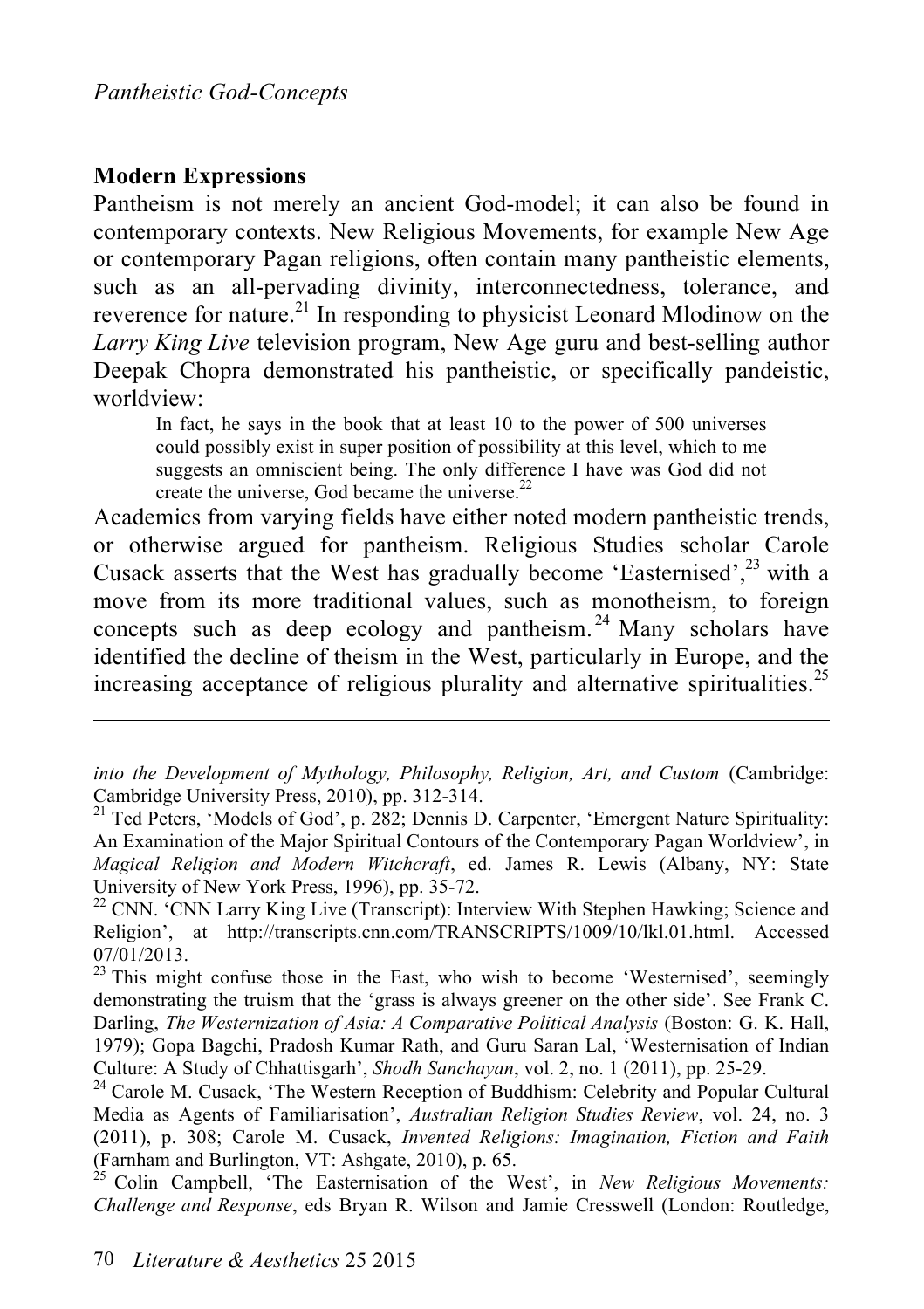In an earlier article, Cusack noted the pantheistic tendencies of the Pagan Church of All Worlds, particularly the concept that is so offensive to many monotheists, 'Thou art God', as well as themes of unity. Cusack ends the article with a possibly hopeful idea; as early Christian, Buddhists, Zoroastrians and Daoists may have been unable to predict the degree of their respective creed's global penetration, so too might pantheistic new religious movements become influential in future.<sup>26</sup>

Theoretical physicist Paola Zizzi also seems to support a pantheistic view, arguing that at the end of cosmic inflation (occurring almost simultaneously with the Big Bang), the universe could have had a "primordial conscious experience" in which the universe 'selected' one out of many possible universes.<sup>27</sup> Such a possibility should not be viewed upon as particularly irrational, given that many small parts of the universe actually are 'conscious'. There is no logical reason to dismiss the possibility that the universe itself is, or was at some point, conscious. This is further made plausible by various contemporary theories on consciousness, and eventually, on 'life'. Cognitive scientist Marvin Minsky, for example, theorises that there is nothing particularly significant about consciousness; that thoughts and emotions are merely products of natural and physical processes.<sup>28</sup> In other words, human beings are not necessarily as significant as classical theologians might have us believe. We are merely machines, made of the same materials as mountains, oceans, stars, and recalling the humble Daoist thinkers, shit.

<sup>1999);</sup> Anne-Marie Korte, 'A Unique Instability? Exploring the Boundaries of Monotheism', in *The Boundaries of Monotheism: Interdisciplinary Explorations into the Foundations of Western Monotheism*, eds Anne-Marie Korte and Maaike De Haardt (Leiden and Boston: Brill, 2009), pp. 1-8; Penny Long Marler and C. Kirk Hadaway, '"Being Religious" or "Being Spiritual" in America: A Zero-Sum Proposition?', *Journal for the Scientific Study of Religion*, vol. 41, no. 2 (2002), pp. 289-300; Hugh McLeod and Werner Ustorf, *The Decline of Christendom in Western Europe, 1750-2000* (Cambridge: Cambridge University Press, 2003).<br><sup>26</sup> Carole M. Cusack, 'Science Fiction as Scripture: Robert A. Heinlein's *Stranger in a* 

*Strange Land* and the Church of All Worlds', *Literature & Aesthetics*, vol. 19, no. 2 (2009),

Paola A. Zizzi, 'Emergent Consciousness: From the Early Universe to Our Mind', *NeuroQuantology*, vol. 1, no. 3 (2003): 310.<br><sup>28</sup> Marvin Lee Minsky, *The Emotion Machine: Commensense Thinking, Artificial* 

*Intelligence, and the Future of the Human Mind* (New York: Simon & Schuster, 2006).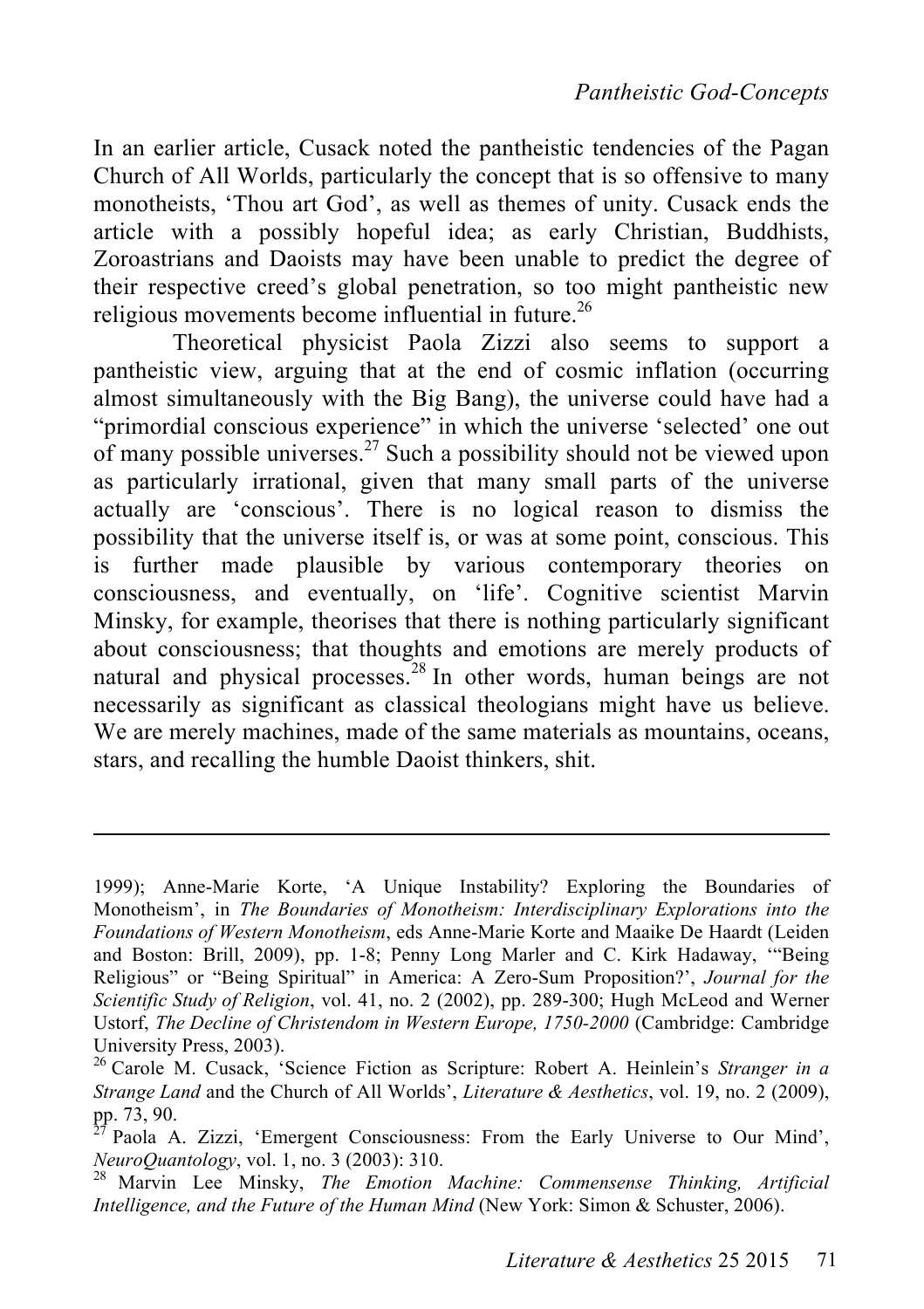#### *Pantheistic God-Concepts*

Astrophysicist Bernard Haisch recently espoused a pandeistic worldview, implying that it combines scientific knowledge with more inclusive religious ideas. 29 Physicist Albert Einstein personally held some sort of pantheistic worldview: "I believe in Spinoza's God who reveals himself in the orderly harmony of what exists, not in a God who concerns himself with fates and actions of human beings".<sup>30</sup> Historian Arnold Toynbee, who took special interest in the rise and fall of civilisations, went so far as to argue that if humankind did not move from monotheistic faith towards pantheistic ideals, self-destruction could result. 31 Astronomer and physical cosmologist Carl Sagan seemed to espouse a naturalistic pantheism in his popular book, *Pale Blue Dot* (which also alluded to the relative insignificance of humankind):

A religion old or new, that stressed the magnificence of the universe as revealed by modern science, might be able to draw forth reserves of reverence and awe hardly tapped by the conventional faiths. Sooner or later, such a religion will emerge. $^{32}$ 

Pantheism has also been made accessible to modern audiences, through films and popular books. One example is the film *Avatar* (2009), which presents themes of interconnectedness, nature-worship, sustainability  $\alpha$ (balance), simplicity, and respect for all.<sup>33</sup> One interesting scene explains that, much like an impersonal pantheistic God (and as a not-so-subtle critique of theism), the Great Mother "does not take sides". *Avatar* has become the highest-grossing film of all-time, which may have more to do with the West becoming increasingly receptive towards 'Eastern' and pantheistic ideals, and less to do with its award-winning special effects.<sup>34</sup> In his best-selling book, *The God Delusion*, biologist Richard Dawkins briefly

<sup>29</sup> Bernard Haisch, *The God Theory: Universes, Zero-Point Fields, and What's Behind It All* (York Beach, ME: Weiser Books, 2006); Bernard Haisch, *The Purpose-Guided Universe:* 

*Believing in Einstein, Darwin, and God* (Franklin Lakes, NJ: New Page Books, 2010).<br><sup>30</sup> Ronald W. Clark, *Einstein: The Life and Times* (New York: World Publishing Co., 1971), pp. 413-414.

Arnold Toynbee, 'The Religious Background of the Present Environmental Crisis', *International Journal of Environmental Studies*, vol. 3, nos 1-4 (1972), pp. 141-146.<br><sup>32</sup> Carl Sagan, *Pale Blue Dot: A Vision of the Human Future in Space* (New York: Random

House, 1994), p. 77.<br><sup>33</sup> James Cameron, *Avatar* (Los Angeles, CA: Twentieth Century Fox, 2009), Film.<br><sup>34</sup> Ken Hillis, 'From Capital to Karma: James Cameron's *Avatar'*, *Postmodern Culture*, vol.

<sup>19,</sup> no. 3 (2009), at

http://muse.jhu.edu/login?auth=0&type=summary&url=/journals/postmodern\_culture/v019/ 19.3.hillis.html. Accessed DATE.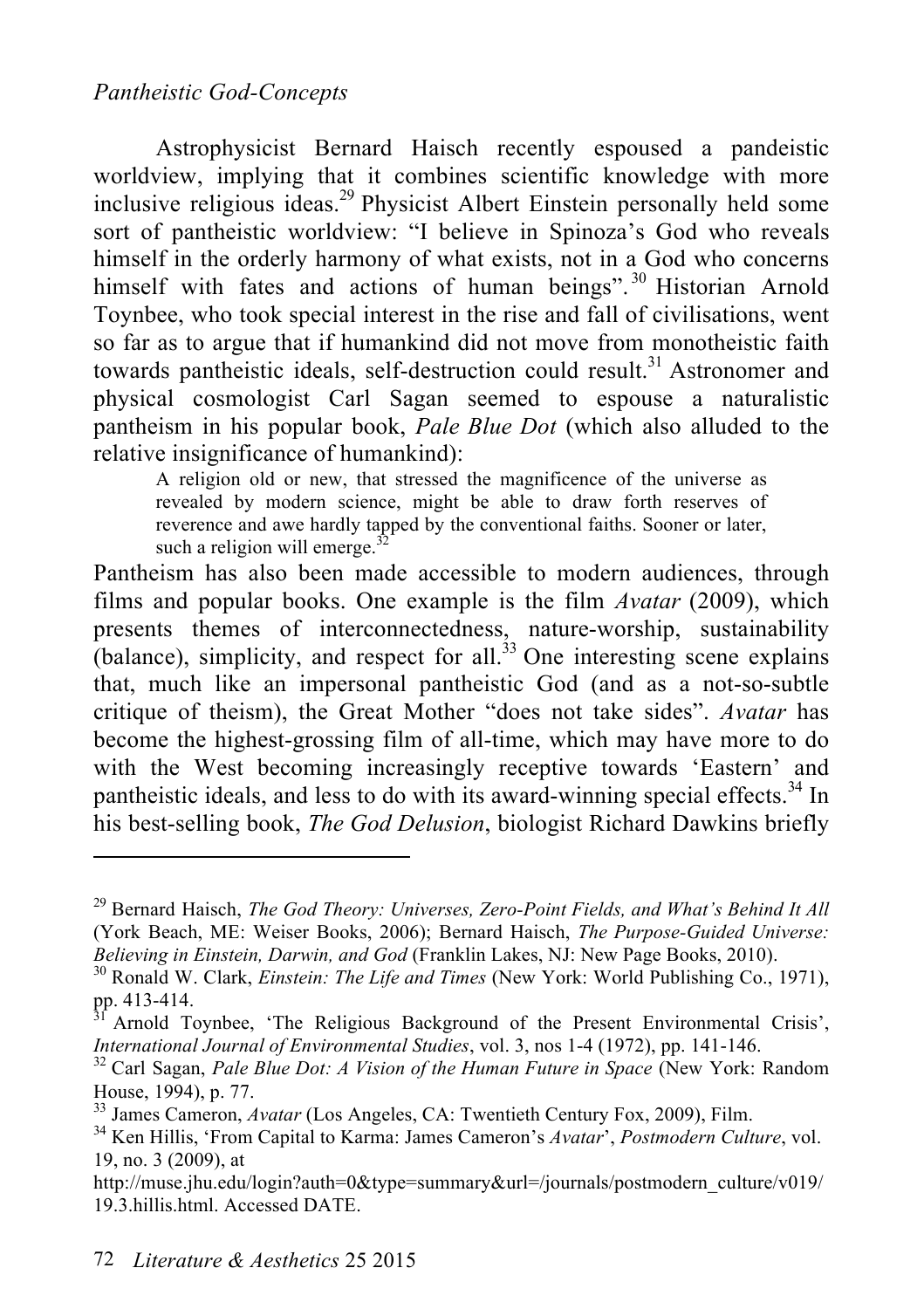mentions naturalistic pantheism, describing it as "sexed-up atheism", while philosopher Martin Yalcin, somewhat similarly sees pantheism as "a version of theism that has been naturalized, but only half-heartedly".<sup>35</sup> While the term 'pantheism' may be unknown to most, its principles and unifying ideals seem to resonate deeply with those dissatisfied with a contemporary or consumerist lifestyle.

#### **The Logical Plausibility of Pantheistic Models**

Philosophical arguments for God's existence in the analytic tradition are often put forth by Christian Philosophers of Religion, in support of the theistic (and generally, the Judeo-Christian) God. Even a cursory glance over these arguments makes clear that not only do the majority of these arguments not identify the theistic god in question, but they do not necessitate that the god in question must be theistic (or monotheistic) in the first place. In his apologetic *magnum opus*, William Lane Craig presents a clear and thorough cumulative case for God's existence. 36 He presents an argument from contingency, his noted *Kalam* cosmological argument, a teleological argument from fine-tuning, an axiomatic argument, an ontological argument, a quasi-argument from personal experience, and finally his Christological argument. Respectively, these arguments conclude that there exists at least one necessary being, the universe has a cause of its existence, the universe was designed, there is an absolute moral law-giver, a maximally great being exists, some supernatural entity speaks directly to believers like Craig, and that Jesus was resurrected. These arguments are typically unsound, but can be assumed sound in order to entertain the possibility of various gods and God-conceptions.

Apart from Craig's Christological argument (and also Swinburne's supposedly Bayesian Christological argument), these arguments do not specify that the god in question must be Yahweh, the god of the Judeo-Christian religions.<sup>37</sup> Nor do these conclusions necessitate that the god in question must be of the theistic tradition. A pandeistic god for example,

<sup>35</sup> Richard Dawkins, *The God Delusion* (London: Bantam, 2006), p. 18; Martin O. Yalcin, 'American Naturalism on Pantheism', *American Journal of Theology & Philosophy*, vol. 32, no. 2 (2011), p. 178.<br><sup>36</sup> Craig, *Reasonable Faith*. Page ref?<br><sup>37</sup> For my refutation of the former, see Raphael Lataster, 'A Philosophical and Historical

Analysis of William Lane Craig's Resurrection of Jesus Argument', *Think*, vol. 14, no. 39 (2015), pp. 59-71.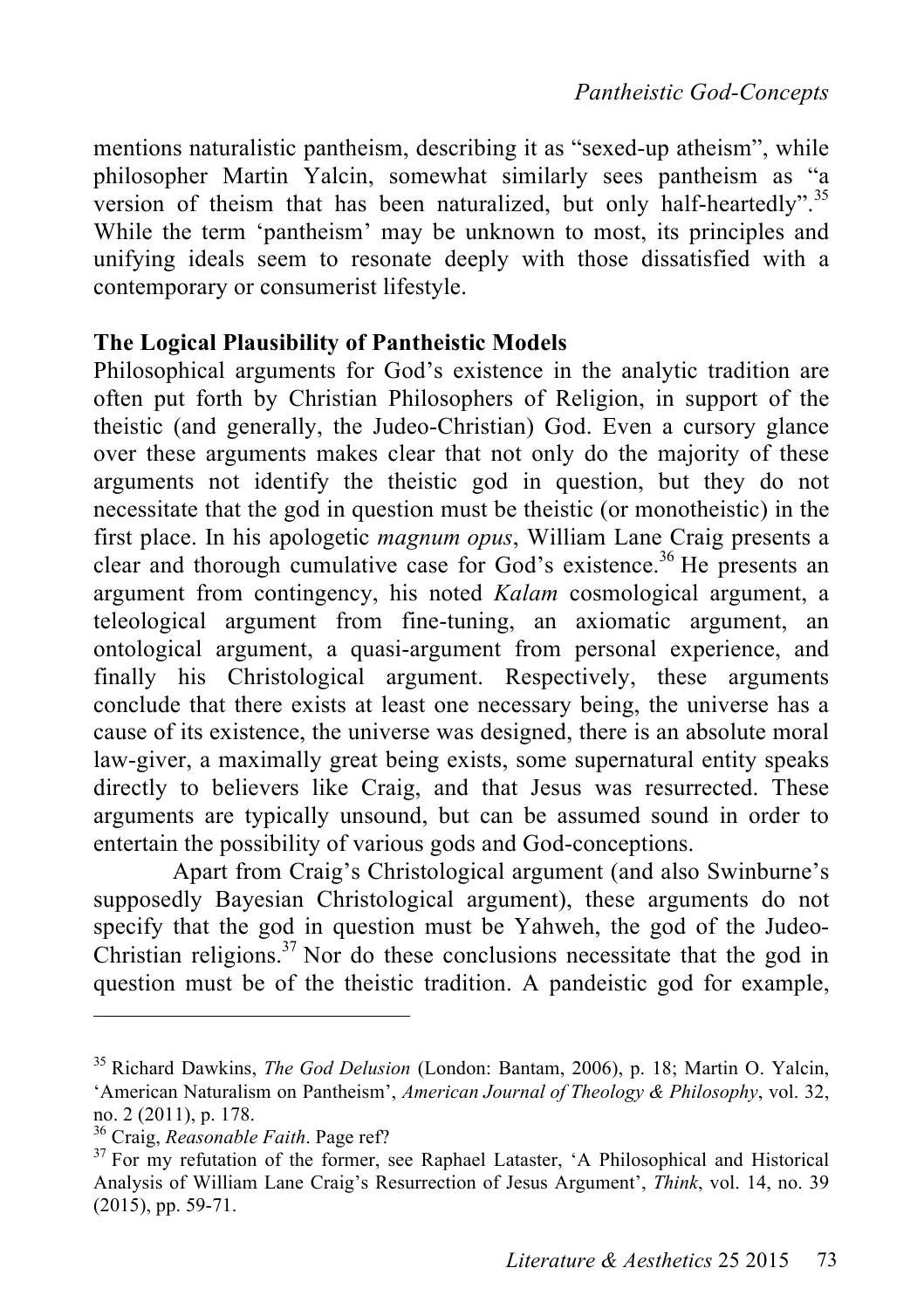could be a necessary and maximally great being, who created and designed (in terms of intelligent life and moral standards) the universe, and whose spiritual essence manifests itself as miracles and 'personal communications with the divine'. Even when considering Christological arguments, granting the resurrection of Jesus still leaves open the possibility that the god in question is Zeus, Odin, or some pantheistic god. In the pandeistic example above, Jesus may have been more in tune with his spiritual and ultimately divine essence than most, allowing him to overcome death. Another type of pantheistic and maximally great god could also have shown mercy towards Jesus and other great prophets, despite the great confusion that would result (that it was the lesser or even non-existing god, Yahweh, that raised Jesus from the dead).

Also, there is nothing in these arguments to suggest that all the conclusions must apply to the same entity. There may be a maximally great entity for example, that created a Demiurge-like being, which then created the universe, while her 'sister-god' designed or refined it and provided moral instruction. There are all manner of possibilities with numbers and even numbers of 'levels' of gods, similar to the complex hierarchy of divine entities found in John Milton's *Paradise Lost*. 38 It can be concluded that the generic and specific arguments for God's existence leave open the possibility of a pantheistic-type god, as well as a theistic god. Furthermore, there may be a case to be made that pantheism, or some variant thereof, is the more plausible view. One way to demonstrate this may be through consistent application of Plantinga's (which Craig summarises in *Reasonable Faith*) lauded ontological argument.

# **Would a Maximally Great Being Be Pantheistic?**

The ontological argument is perhaps the only argument presented by Christian Philosophers of Religion that move the discussion from merely a creator, designer or moral-lawgiver, to the greatest being that exists, or specifically, the greatest being imaginable and possible; what many believers and non-believers alike would consider to be God. Plantinga's version of the ontological argument essentially states that if it possible for a "maximally great being" (God) to exist, it must exist in some possible world and in every possible world, which therefore means that it exists in

<sup>38</sup> John Milton and Dennis Richard Danielson, *Paradise Lost* (London: Broadview Press, 2012 [1667]).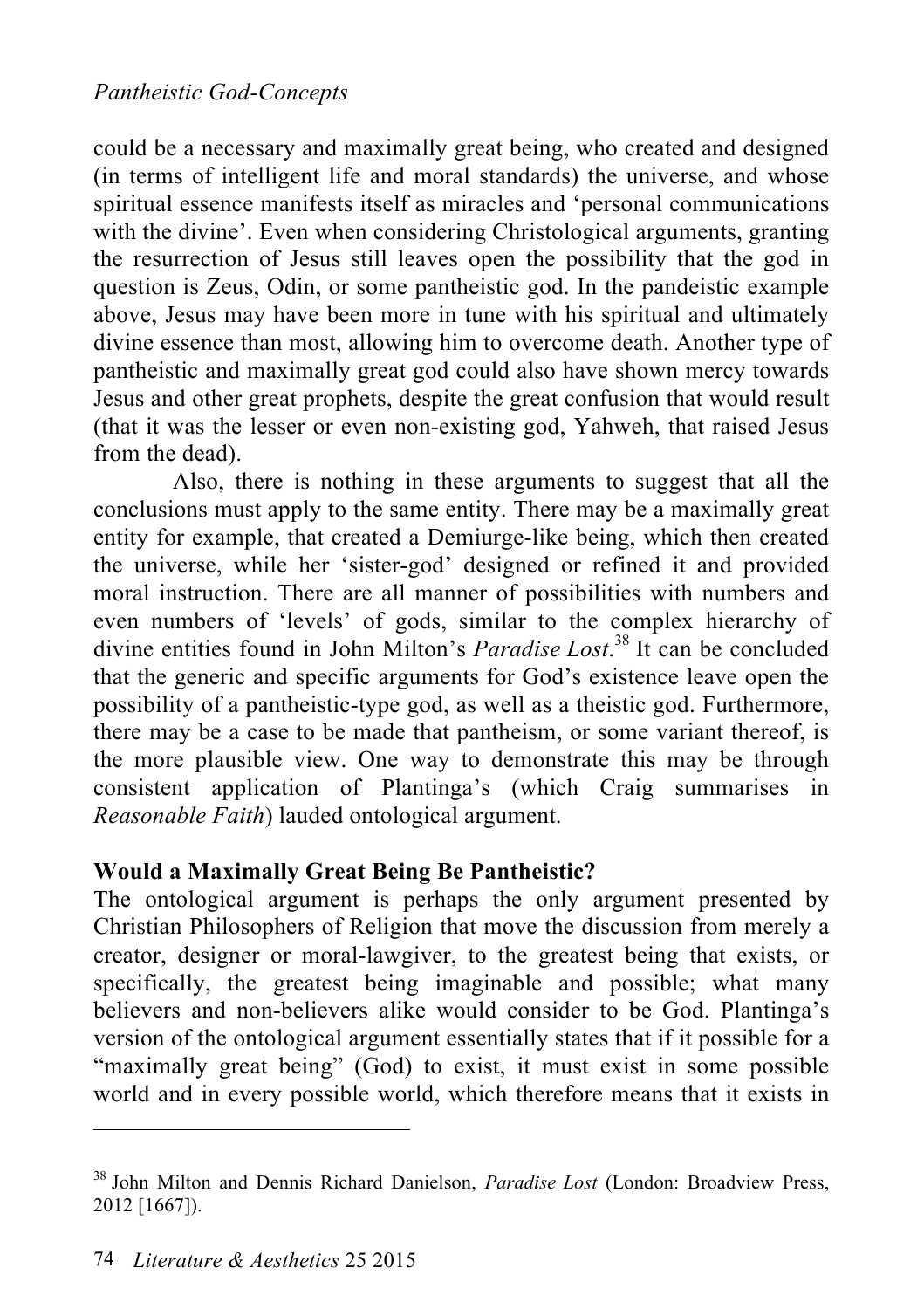our actual world.<sup>39</sup> There are problems with this argument, such as the first premise being merely epistemically possible, in the sense that we do not know if such a being exists or not so the truth could be either, but it is not demonstrably physically or actually possible. Plantinga himself admits to this limitation, only noting that the concept does not seem irrational, and concedes that his argument is not a 'proof' of God, before alluding to his reformed epistemological notion that belief in God is rational and warranted, without the need for proof. If the argument were assumed to be sound, it would be interesting to identify what sort of God would exist, if such a maximally great God does exist.

Though Plantinga is of the opinion that this argument demonstrates the rationality of his belief in God, it does not specify the Judeo-Christian God, nor does it demonstrate the plausibility of classical theism. In fact, the subject of this argument may be a god who is greater than the Judeo-Christian god. For example, various passages in the Jewish Scriptures possibly point to the existence of other gods, and to at least one that may be superior to Yahweh, the god of Judeo-Christianity, if the antiquity and reliability of the Septuagint is upheld.<sup>40</sup> More interesting however, is the God-concept of pantheism. While a theistic god such as Yahweh could be conceived as the 'greatest possible being' (though it may contradict the Jewish Scriptures which espouse him), the all-inclusive God of pantheism can also be conceived. The question is whether this pantheistic God can be considered 'greater'.

According to Plantinga, "maximal greatness" includes the properties of omniscience, omnipotence and moral perfection. Whilst this is arbitrary, a pantheistic God could certainly demonstrate these properties. My assertion is that if the concept of "omniessence" (not to be confused with omniscience, with *esse* being Latin for 'being') were included into this concept of "maximal greatness," then the traditional monotheistic God of Christianity becomes impossible, and pantheism is the only logically possible God-conception. Omniessence is a concept relating to being and existence. There is a clear separation or duality in the monotheistic worldview; there is God and there is the Creation, whether that is Earth, the known universe, or a hypothetical multiverse or "complete description of

<sup>&</sup>lt;sup>39</sup> Alvin Plantinga and James F. Sennett, *The Analytic Theist: An Alvin Plantinga Reader* (Grand Rapids, MI: W. B. Eerdmans, 1998), pp. 65-71.

 $^{40}$  Deuteronomy 11:16, Joshua 24:2, Deuteronomy 32:8-9, Psalm 82:1.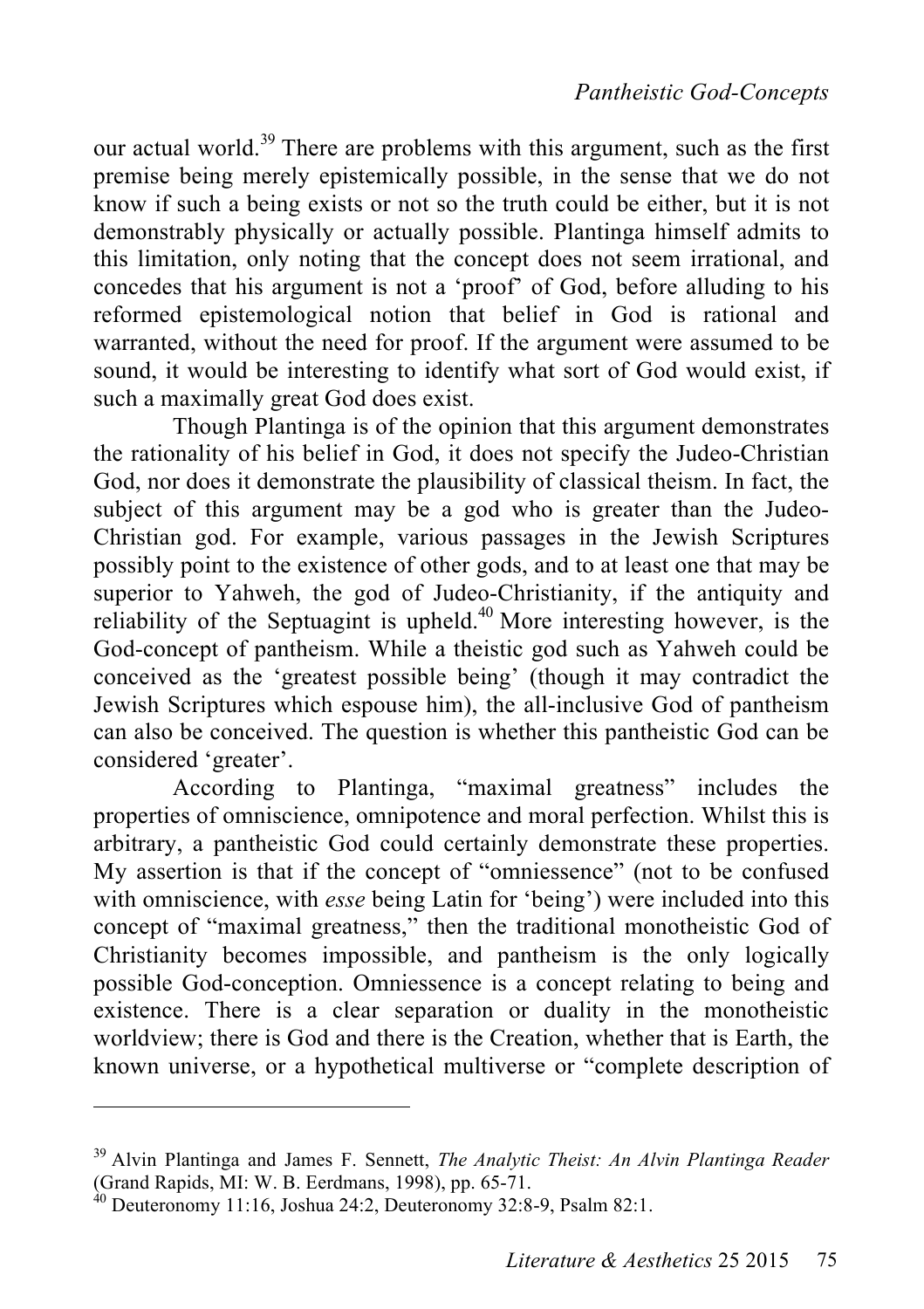reality." If omniessence were a valid property of a maximally great entity, such a 'dualistic God' would not be considered maximally great. The pantheistic God however, incorporates the Creation, and is thus a much stronger candidate for being this maximally great entity. Interestingly, this concept of omniessence is compatible with the concept of omnipresence (which is not mentioned in Plantinga's argument) and omniscience. In fact, omniessence might be a requirement of omniscience.

Omniscience is a characteristic commonly attributed to God by philosophers of religion such as Plantinga, and also has Biblical precedent.<sup>41</sup> In order for an all-knowing God to know what a person feels when they burn their hand, it may not be enough for God to understand that intense heat causes pain to human beings; God might have to *be* that person, in order to acquire the experiential knowledge. If God were not that person, its experience is only theoretical and derived, rather than perceptual and immediate.<sup>42</sup> Philosopher William Mander (University of Oxford) agrees that on the basis of knowledge, only a pantheistic God could exist.<sup>43</sup> New Age theorist Neale Donald Walsch also describes his pantheistic God as creating the universe in order to experience his theoretical knowledge directly, or experientially.<sup>44</sup> In this case God would not merely be 'part' of the totality of all that exists; God would 'be' the totality of all that exists. And thus, omniscience could imply omniessence. Such a God seems intuitively and conceptually greater than the seemingly limited monotheistic God. And conception strikes at the very origins of the ontological argument.

One critical flaw with such reasoning is that there is no established logical reason to demonstrate that an omniessent being would be necessarily greater than one that is not all-encompassing. The same could of course be said about other traditional aspects of God and maximally great beings, such as moral perfection. Of great relevance towards Christian Philosophers of Religion, the concept that a "bigger" or "more substantial" god is a greater god may also have Biblical precedent, whereby the Judeo-

<sup>41</sup> Job 37:16, Psalm 147:5, Matthew 10:30.

<sup>42</sup> Richard Francks, 'Omniscience, Omnipotence and Pantheism', *Philosophy*, vol. 54, no. 209 (1979), p. 396. <sup>43</sup> William J. Mander, 'Omniscience and Pantheism', *The Heythrop Journal*, vol. 41, no. 2

<sup>(2000): 199-208.</sup> <sup>44</sup> Neale Donald Walsch, *Conversations with God: An Uncommon Dialogue, Book 1* (New

York: G. P. Putnam's Sons, 1996), pp. 21-30, 75.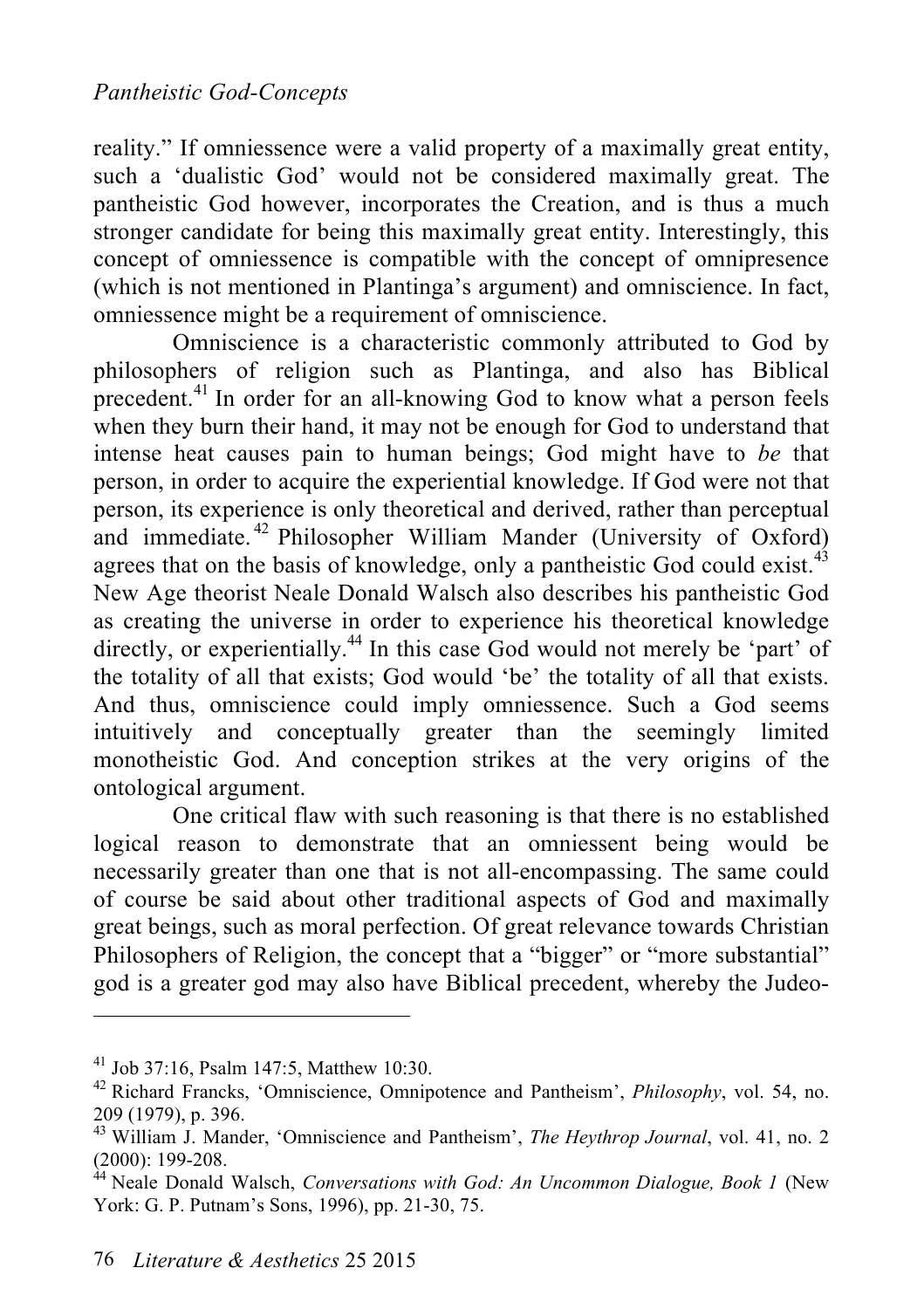Christian Scriptures equate size and/or substance with greatness, indicating that a smaller Temple or even the "heavens" cannot contain God.<sup>45</sup> When 'more substance' or 'more essence' is clearly associated with greatness, it seems logical to deduce that maximal essence, or omniessence, could, if not should, be a characteristic of maximal greatness.

This point is perhaps unexpectedly conceded by contemporary theologian and philosopher LeRon Shults of the University of Agder, Norway, who claims that if God is not equivalent with the universe or the multiverse, then God and "the world" would be parts of "the Whole".<sup>46</sup> God would be merely a part of the universe, as we all are; as is the humble tufted titmouse. Such a god may still exist, but may be more accurately described as a powerful extra-terrestrial, such as Lord Xenu, the intergalactic dictator of Scientology. 47 In Shults' scenario, there would be at *least one* entity that seems to be greater: the universe itself. To avoid the embarrassment that God is not the greatest being in existence, the believer would be compelled to accept the pantheistic conclusion that God is one with the Creation. A possible limitation with this view however, is the assumption that 'God plus the Creation' can be considered to be a single entity, and also the aforementioned issue that bigger is not necessarily better (such as a cake not being as sweet as the sugar that partly comprises it).

Certainly, a pantheistic god can be conceived (which lies at the heart of historical ontological arguments), and does not seem any less rational than a theistic god. Whether such a god is necessarily greater is open to discussion, largely hinging on the inclusion of 'omniessence' as a property of 'maximal greatness'. Recall that the elements that make up a 'maximally great being' were arbitrarily chosen. If the case can be made that a maximally great being must demonstrate omniessence (or even omnipresence), in addition to omnipotence, omniscience, and moral perfection, then monotheism is instantly rendered logically inferior to various forms of pantheism. Given that such ontological arguments are

<sup>45</sup> Chronicles 2:5-6. <sup>46</sup> F. LeRon Shults and Steven J. Sandage, *The Faces of Forgiveness: Searching for Wholeness and Salvation* (Grand Rapids, MI: Baker Academic, 2003), pp. 161-164.<br><sup>47</sup> Mikael Rothstein, "His Name Was Xenu. He Used Renegades...": Aspects of

Scientology's Founding Myth', in *Scientology*, ed. James R. Lewis (Oxford: Oxford University Press, 2009), page refs.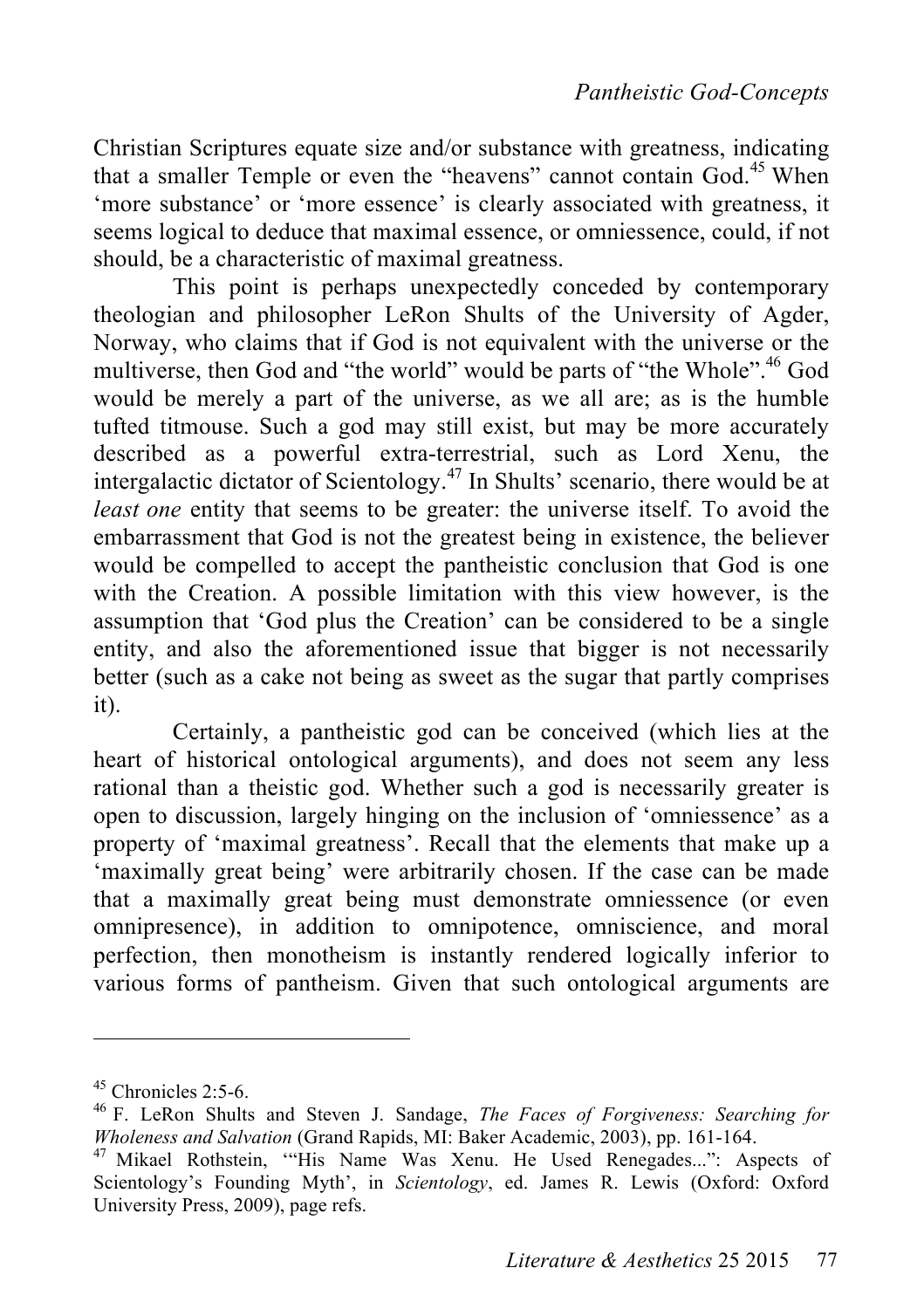# *Pantheistic God-Concepts*

historically concerned with what can be imagined, logically proving that God should demonstrate omniessence may actually be unnecessary; though this would hardly be convincing to those whose beliefs do not hinge on ontological arguments. 48 Another way in which pantheism could possibly be presented as the more plausible worldview, hinges on levels of uncertainty.

#### *Creatio Ex Nihilo*

Dualistic theists, such as Swinburne and Craig, tend to accept the doctrine of *creatio ex nihilo*. If a God brought into existence the Creation (whether that be the known universe, or the totality of all that exists), it could have done this in three ways: from pre-existing material, *creatio ex materia*,<sup>49</sup> from God's own substance or essence, *creatio ex deo*, or from 'nothing', *creatio ex nihilo*. Consider that *creatio ex materia* essentially serves the sceptic. If God created the cosmos from pre-existing material (actually a popular concept amongst process theologians), a further three possibilities are raised, with two of these being redundant. The first is that the material was produced by God, from God, leading to pantheism, and being equivalent to *creatio ex deo*. The second is that the material was produced by God from nothing, which is equivalent to *creatio ex nihilo*. These possibilities raise the same questions, albeit at another level. The third possibility presents the most interesting option. Perhaps this material is eternal, and existed independently of God; this 'material' could then serve as an 'alternative' to God. If this were the case, the precedent is set that the universe, like this pre-existing material (perhaps they are identical) could be eternal, uncaused, and independent of God. In this case, God simply is not necessary, making it difficult to 'force' God's existence by way of cosmological arguments. As this article briefly considers the relative (and not absolute) plausibility of pantheism and monotheism, *creatio ex materia* shall be ignored, with the focus being on *creatio ex nihilo* and *creatio ex deo*.

 $48$  It should be noted that ontological arguments may be necessary in moving God from the realm of 'mere' great entities to 'maximally great' beings. For example, it is the only argument in Craig's cumulative case that portrays an all-powerful god.

<sup>&</sup>lt;sup>49</sup> Edward Craig (ed.), *Concise Routledge Encyclopedia of Philosophy* (London: Routledge, 2013), pp. 180, 318.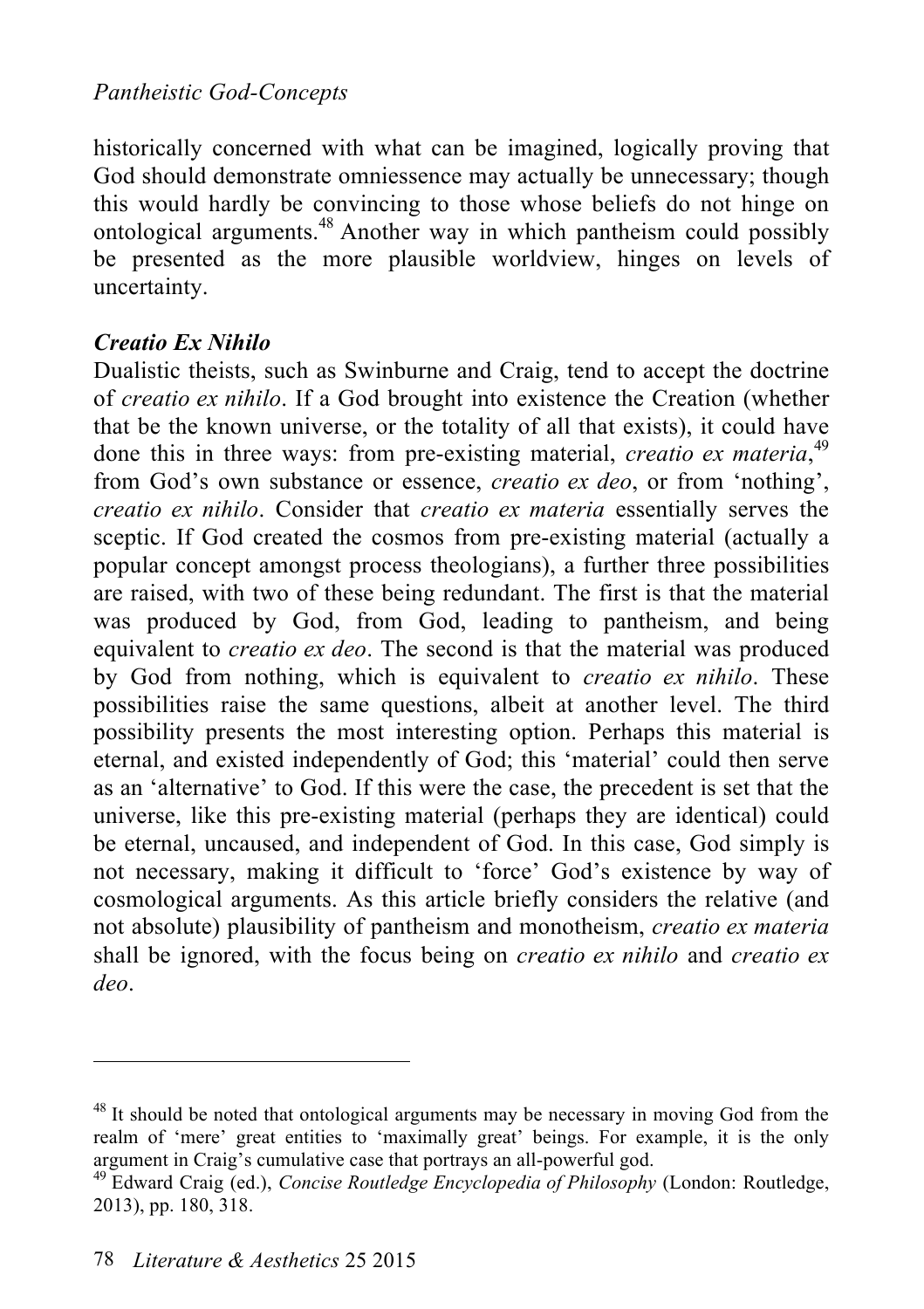Many prominent and popular theistic and Christian philosophers of religion do hold to the concept of *creatio ex nihilo*, evidenced by Alvin Plantinga, Richard Swinburne, Paul Copan and William Lane Craig.<sup>50</sup> Regardless of whether certain theists accept the doctrine or not, without it, there is no rational reason to reject pantheism (or a godless and eternal reality). Indeed, there are pantheistic and even atheistic Christians, though they are few, and are not the focus of this article. There is no logical problem with the concept that an extremely powerful Creator-god created something from itself. It would certainly make content those who hold to laws of conservation (whether of matter, energy, aether, essence, or spirit), given that pre-Creation, there is supposedly nought but God. Pantheism, or pandeism (assuming a Creative act), asks us to assume that God can use part of his essence to fashion some other object. This certainly does not seem irrational, considering laws of conservation and precedent from the natural world. Many birds for example use part of themselves, their saliva, to construct nests. There is no logical reason to think that an all-powerful god could also not use part of its self to create another object.

There are however, serious question marks over the validity of the traditional theistic and dualistic concept that God created the universe from 'nothing', and is thus separated from it. Monotheisms that depend on *creatio ex nihilo* rely on greater uncertainty. There is no empirical precedent for anything having come from a state of absolute nothingness. Indeed, the very concept of 'nothing' is itself up for debate. When astrophysicists and cosmologists such as Lawrence Krauss discuss "nothing," they refer to "something" that contains much potentiality, as noted by popular theological philosopher, William Lane Craig.<sup>51</sup> The scientists' view of nothing renders Creation a natural process, removing the need for a Creator-god. The theological concept of 'nothing' then seems to be merely a concept such as infinity (though that is arguable), with no

<sup>50</sup> Alvin Plantinga and James F. Sennett, *The Analytic Theist: An Alvin Plantinga Reader* (Grand Rapids, MI: W. B. Eerdmans Publishing Company, 1998), p. 20; Richard Swinburne, 'Reply to Grünbaum', *British Journal for the Philosophy of Science*, vol. 51, no. 3 (2000), pp. 482-484; Richard Swinburne, 'Second Reply to Grünbaum', *British Journal for the Philosophy of Science*, vol. 56, no. 4 (2005), p. 925; Paul Copan and William Lane Craig, *Creation out of Nothing: A Biblical, Philosophical, and Scientific Exploration* (Grand Rapids, MI: Baker Academic, 2004), p. 90.<br><sup>51</sup> Lawrence Maxwell Krauss, *A Universe from Nothing: Why There Is Something Rather* 

*Than Nothing* (New York: Free Press, 2012); Craig, *Reasonable Faith*, p. 115.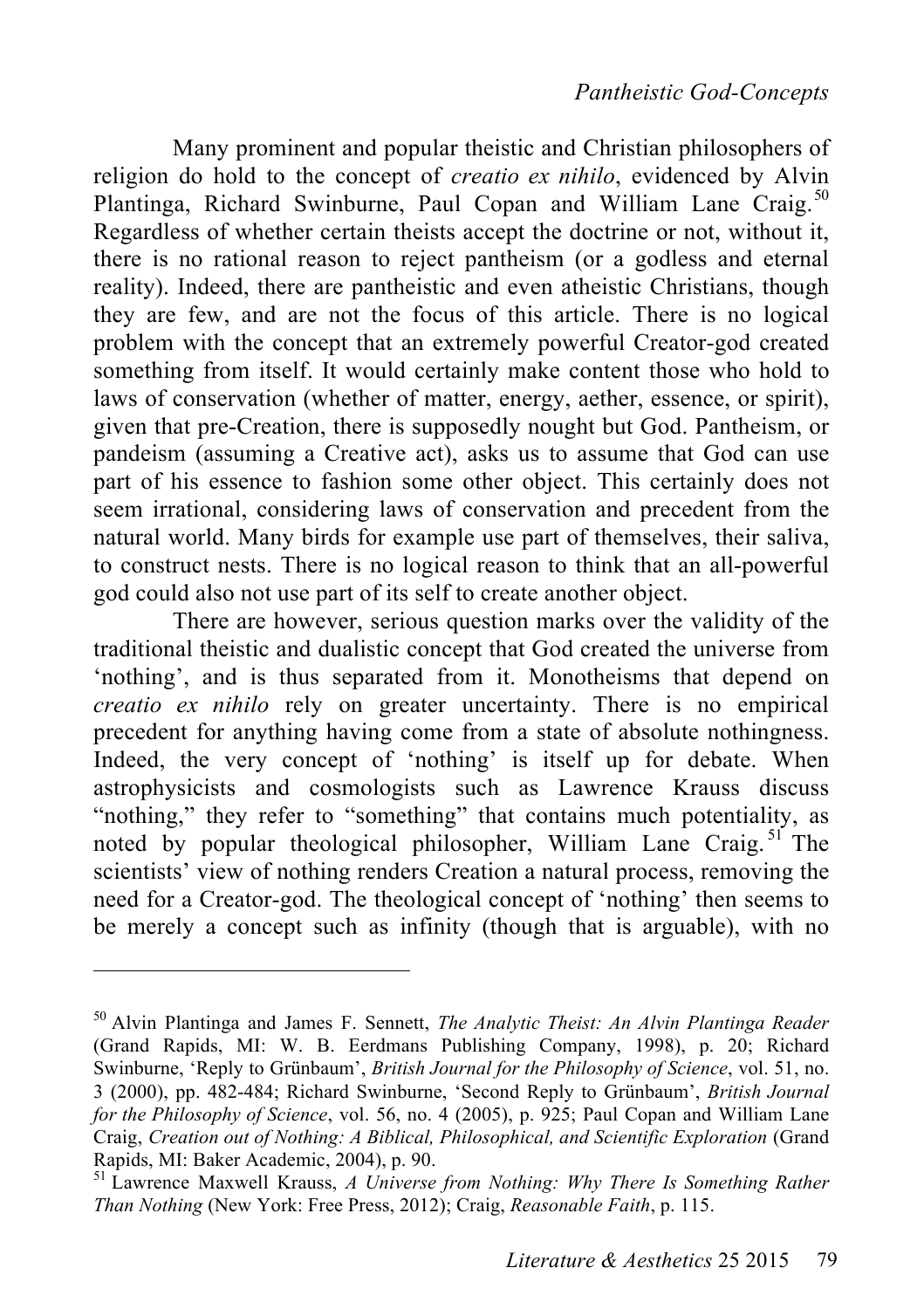obvious and tangible application in the real world. If such theologians wish to assert that God created the universe out of nothing, they must first establish that there is or was 'nothing'. This is admittedly a tough task, given that there is no philosophical or empirical evidence for the existence of 'nothing'. Indeed, proving the existence of some sort of 'absolute nothing' may be impossible, given the very existence of the person asking the question, and how 'nothing' is typically defined.

When both the existence of an incredibly powerful God and the Creation event are assumed, *creatio ex deo*, which leads to pantheism (specifically, a pandeism or a type of panentheism), requires the prospective believer to accept no more controversial premises. Not so with arguments revolving around *creatio ex nihilo* (leading to Plantinga's brand of theism), which asks the audience to accept the unproven premises that the theological concept of 'nothing' is sound, and that something can be made to arise from this 'nothing'. In a pre-Creation world, the dualist may believe that only God exists, prompting theologians to ponder on the location and scope of the 'nothing' and whether God, a supposedly maximally-great entity, could possibly be constrained by it or a hypothetical God-nothing barrier. 52 In comparison with *creatio ex deo*, hypotheses revolving around *creatio ex nihilo* beg the question to a greater extent. Such philosophical theologians confidently assert that their unproven God created the cosmos out of unsubstantiated nothing, by way of unknown methods. The empirical and *a priori* proof for all this, including the very existence of 'nothing', is of course, nothing. In this sense, based on current knowledge (in a quasi-Bayesian epistemological sense), pandeistic forms of pantheism could be considered to be more plausible than monotheism, and the most probable god-models, in general.

On this note, the removal of more and more assumptions will potentially lead to the concept that there is no deity at all being the most logically plausible. Theism (at least those forms reliant on *creatio ex nihilo*), for example, relies on many assumptions, including the concept of nothing and the method by which something can come from nothing. When rejecting these unjustified assumptions, pandeism seems to be the more plausible view. For example, its lack of a personal god currently interested in human affairs coheres well with the lack of contemporary empirical

<sup>52</sup> Philip Clayton, *The Problem of God in Modern Thought* (Grand Rapids, MI: Wm. B. Eerdmans, 2000), p. 125.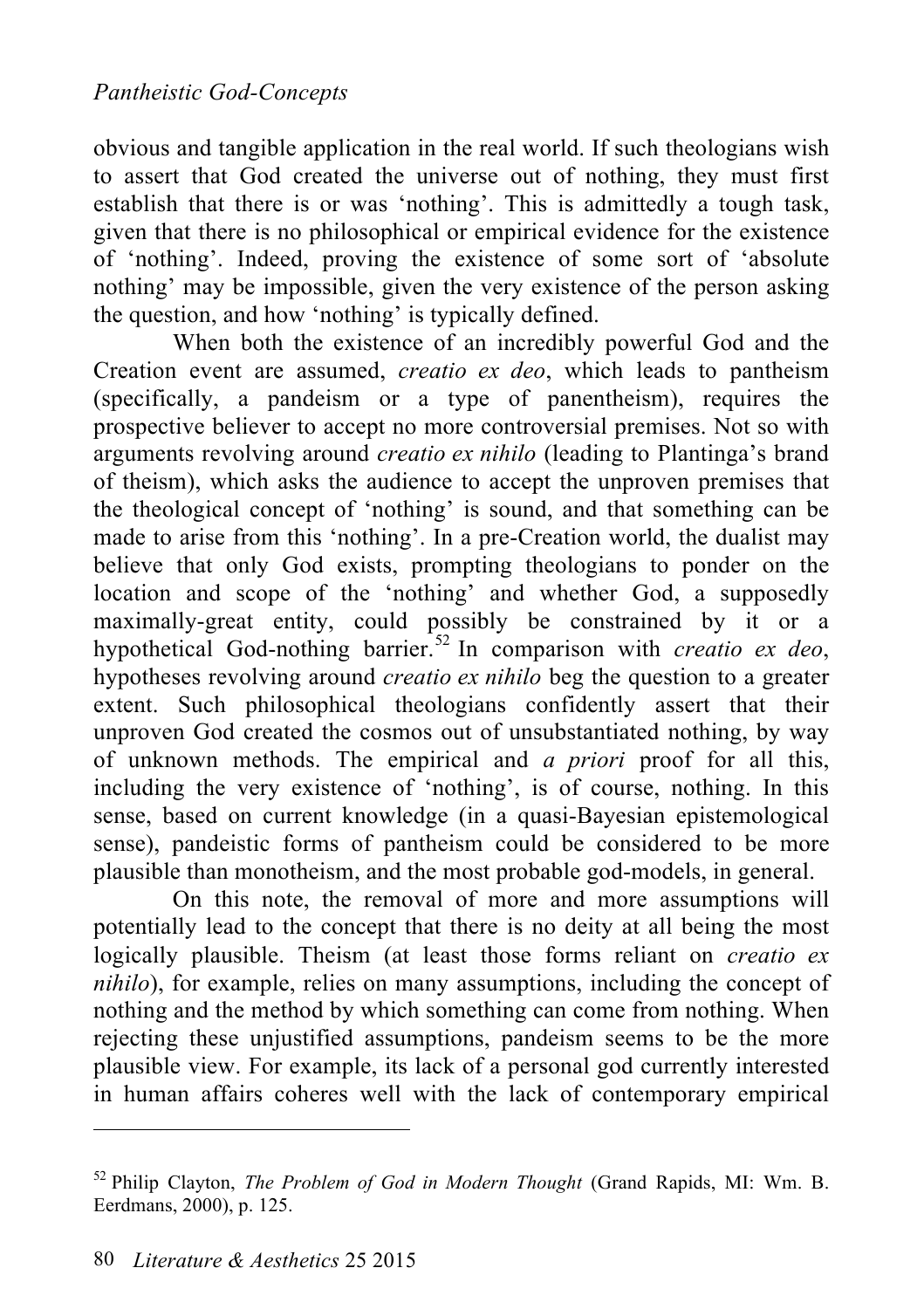evidence for such a god. And yet pandeism relies on the assumption of a creative act. Dismissing this controversial premise renders 'straight pantheism' a more plausible view still. And even this view relies on the assumption that the universe is somehow conscious or divine. Once that assumption is rejected, naturalistic pantheism or naturalism (or 'strong atheism' as some may prefer to call it) sits alone, atop the probability pyramid.

#### **Conclusion**

By surveying primary and secondary sources of ancient religions and mythologies, pantheism and its variants were shown to be ancient, and quite common, particularly in South Asia, East Asia, and amongst indigenous cultures. Shifting focus to the present, it became clear that our evolving modern society is becoming increasingly exposed to, and receptive of, Eastern, indigenous and pantheistic views. Though the term 'pantheism' is not so widely disseminated, pantheistic concepts and ideals can be found in popular culture, academic writings, and New Religious Movements such as contemporary Paganism and the Church of All Worlds. The differences between pantheisms and classical theism were made obvious, with brief discussions on societal and environmental factors. It was also discovered that many influential philosophical arguments used to demonstrate the existence of a theistic god, are actually generic in nature and do not necessarily imply theism; various forms of pantheism can also be deduced from these arguments' conclusions. It was further explained that more specific arguments, such as Christological arguments revolving around Jesus' alleged resurrection, could also be explained through pantheistic hypotheses.

Brief considerations of issues such as the Biblically supported notion of a relation between God's size and her greatness, and also the crucial monotheistic and dualistic concept of *creatio ex nihilo* being reliant on many controversial premises, leave open the possibility that many forms of pantheism may be more probable than theism. It is surprising that such a relatively logical and inclusive worldview is given little attention by scholars and laypeople alike, especially in light of the attention accorded to the major monotheistic faiths. It is hoped that this article, intending to be more rational and philosophical than polemical, will play some small role in alerting the global community to the limitations of theism, and the logical plausibility and possible societal/environmental benefits of